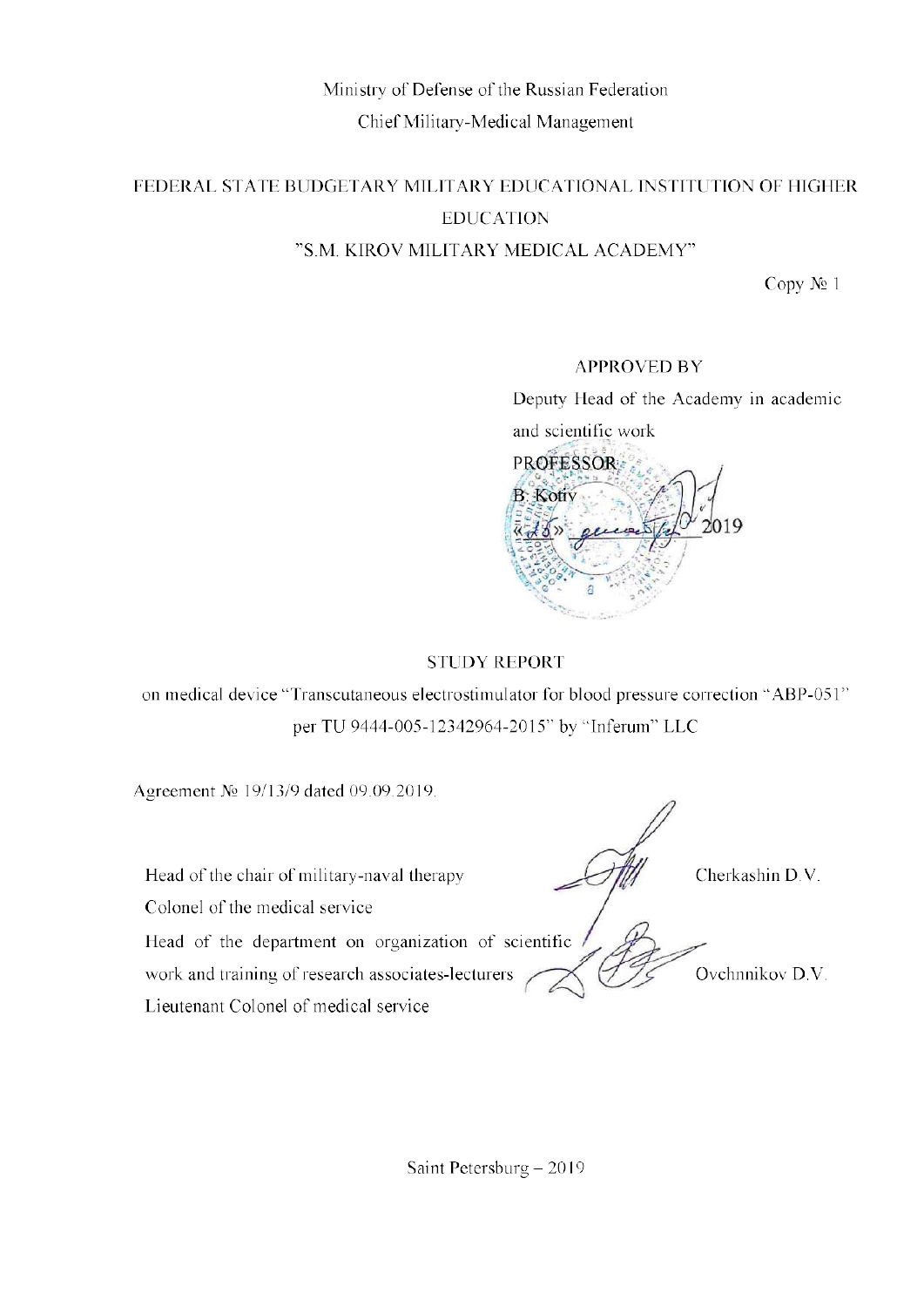

signature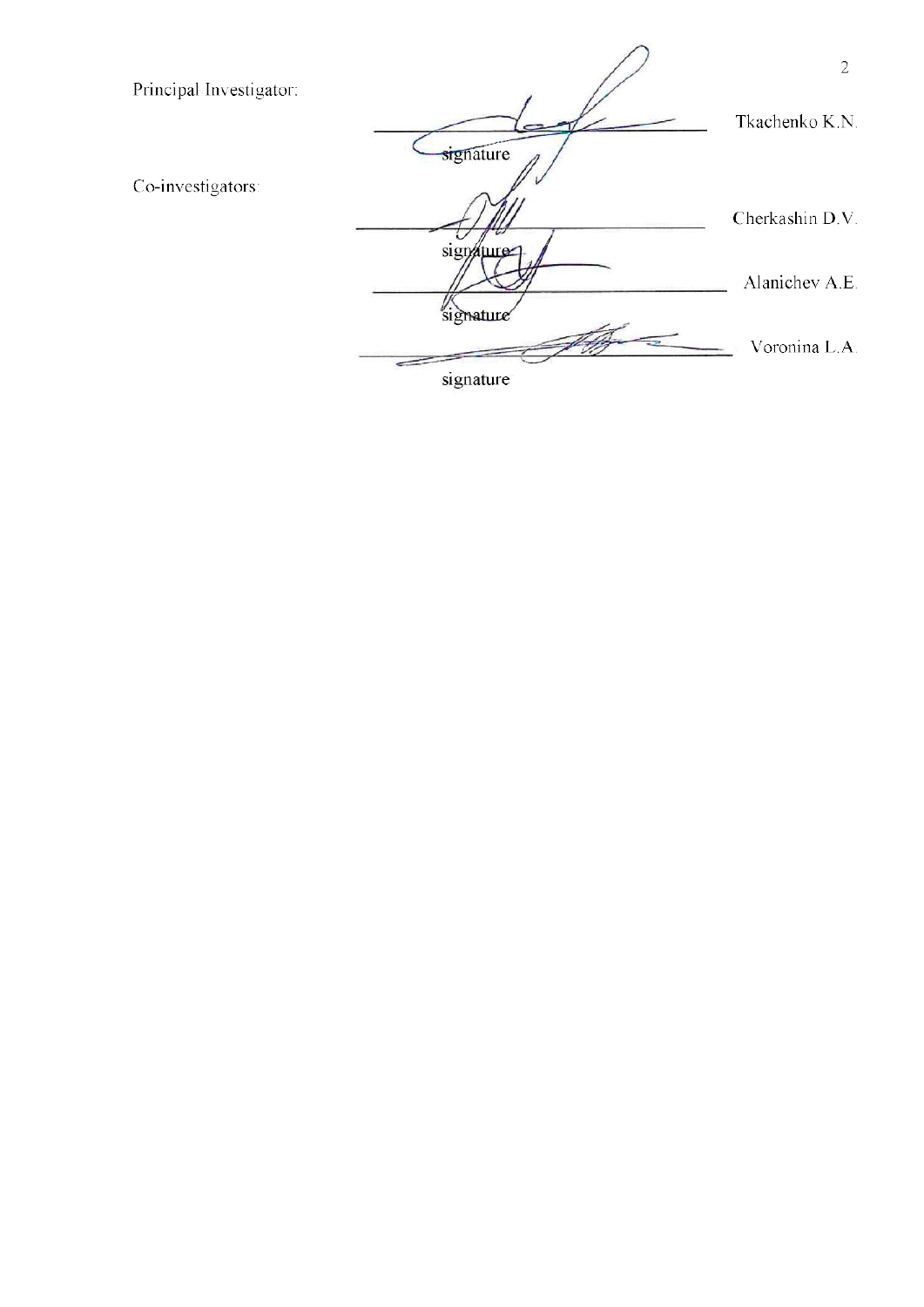#### **ABBREVIATIONS**

- AH arteriаl hypertension
- BP blood pressure

MMedA – S.M. Kirov Military-Medical Academy

- DBP diastolic blood pressure
- PM program and method
- PSV psychological strain value
- SBP systolic blood pressure
- ABPM 24-hour ambulatory blood pressure monitoring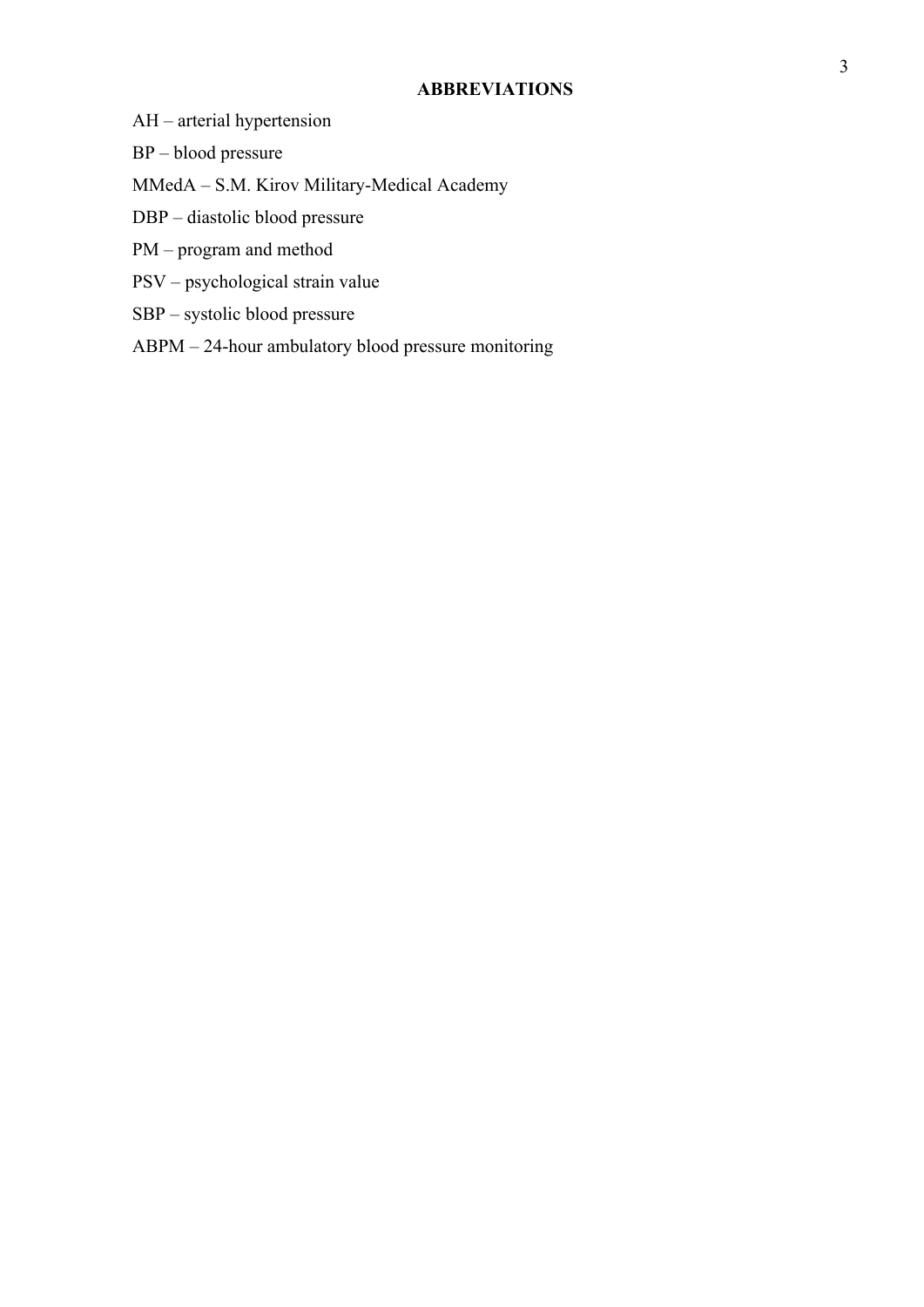#### **STUDY RATIONALE**

Order of the head of the Chief military medical administration of the Ministry of Defense of the Russian Federation № 161/6/8386 dated 08.08.2019.

#### **BRIEF CHARACTERISTICS OF THE DEVICE**

Electrostimulator "АВР-051" is intended for therapeutic non-invasive exposure (without skin damage) course exposure on wrist exposure using the method of transcutaneous electric neurostimulation for blood pressure correction combined with drug therapy. Electrostimulator "АВР-051" acts mainly on vascular tone. It is the most effective and safe method of exposure to blood pressure. The device does not almost influence cardiac output and heart rate. The stimulation is performed as series of impulses, the number of series of impulses corresponds to the set of frequencies for blood pressure correction. The efficiency of exposure depends on subject condition prior to the exposure and the area used.

The electrostimulator is a mobile, simple and compact device which allows to perform procedures in any convenient time, in any place.

Therapeutic indications:

• Resistant high systemic BP in patients with arterial hypertension– as an adjunct to complex drug treatment.

• Episodes of blood pressure increase in stress situations, weather changes, change of time zones, etc. in subjects with labile arterial hypertension.

• Low blood pressure in hypotonic patients – as an adjunct to complex drug therapy.

Contraindications:

*Absolute:*

- 1. presence of an implanted pacemaker;
- 2. individual intolerability of the electric current;
- 3. atrial fibrillation;
- 4. general contraindications to physiotherapy. *Relative:*
- 1. skin damage on the left distal forearm (macerations, wounds, burns, exanthema, etc.);
- 2. neoplasms (tumors) of any etiology or location;
- 3. acute fevers of unknown origin;
- 4. acute psychotic, alcohol or drug-induced excitation;
- 5. pregnancy.

Marketing authorization № RZN № 2016/3776 dated 31.03.2016 г.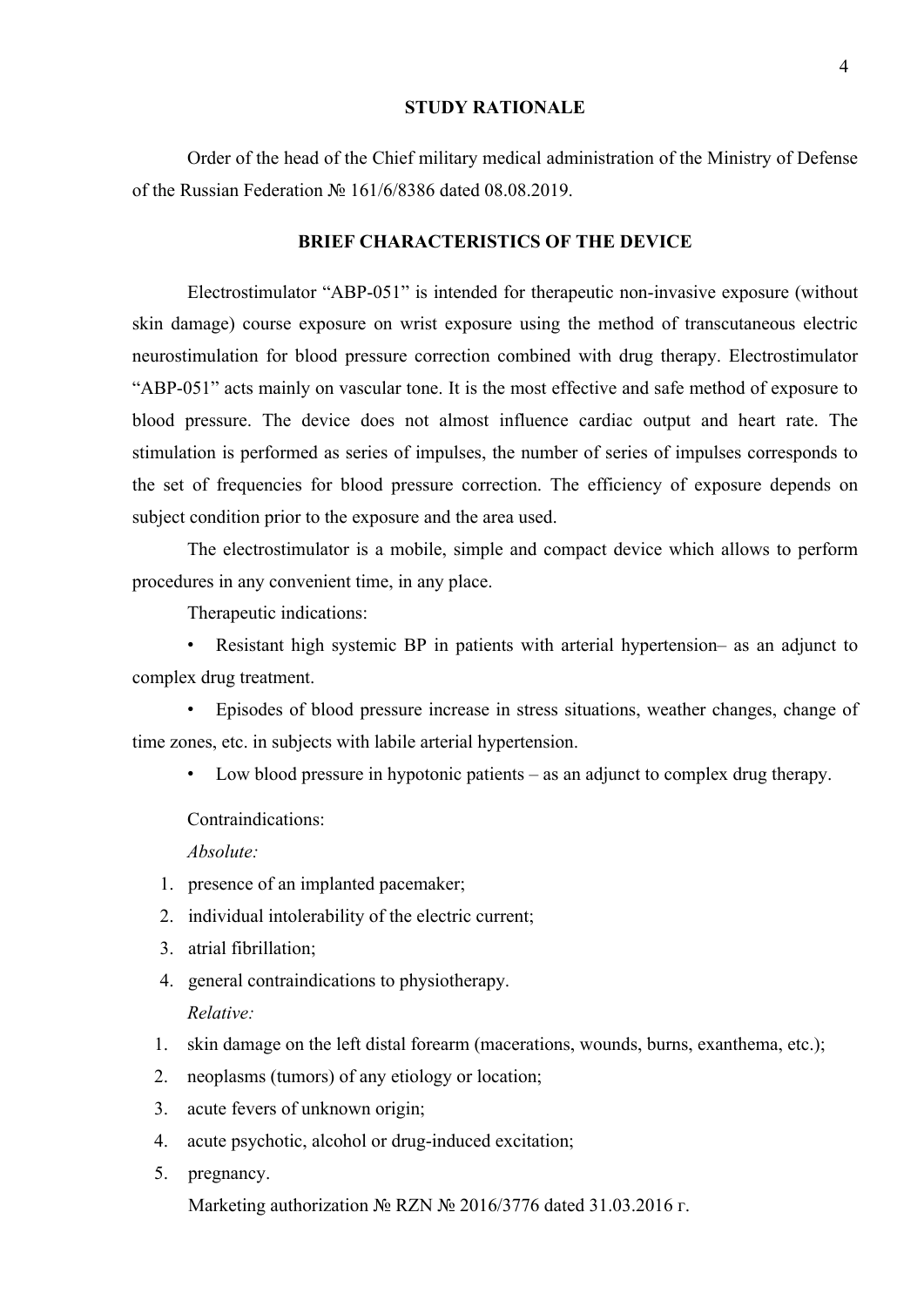The device appearance is presented in figure 1.



Fig.1. Type of medical device Electrostimulator "АВР-051"

### **STUDY BACKGROUND**

Despite the efforts of scientists, physicians and healthcare management authorities, arterial hypertension in the Russian Federation remains one of the most significant medicalsocial problems. It is related both to wide incidence of the disease (about 40% of adult population of the Russian Federation has the increased blood pressure) and the fact that arterial hypertension is the most important risk factor of the principal cardiovascular diseases – myocardial infarction and cerebral stroke which determine primarily high mortality in our country.

According to the materials of the examination performed as part of target Federal program "Prevention and treatment of arterial hypertension in the Russian Federation, the incidence of arterial hypertension among the population has not almost changed for the last 10 years and amounts to 40.8% (in men 36.6%, in women 42.9%). The disease awareness of AH patients is 83.9–87.1%. 69.5% of AH patients take anti-hypertensive drug, among them, 27.3% are treated effectively, and only 23.2% of patients control BP on the target level. According to the forecasts, to 2025, about 60 % people globally will suffer frоm arterial hypertension.

Due to that, the search of new effective drugs and devices for control of blood pressure is rather challenging.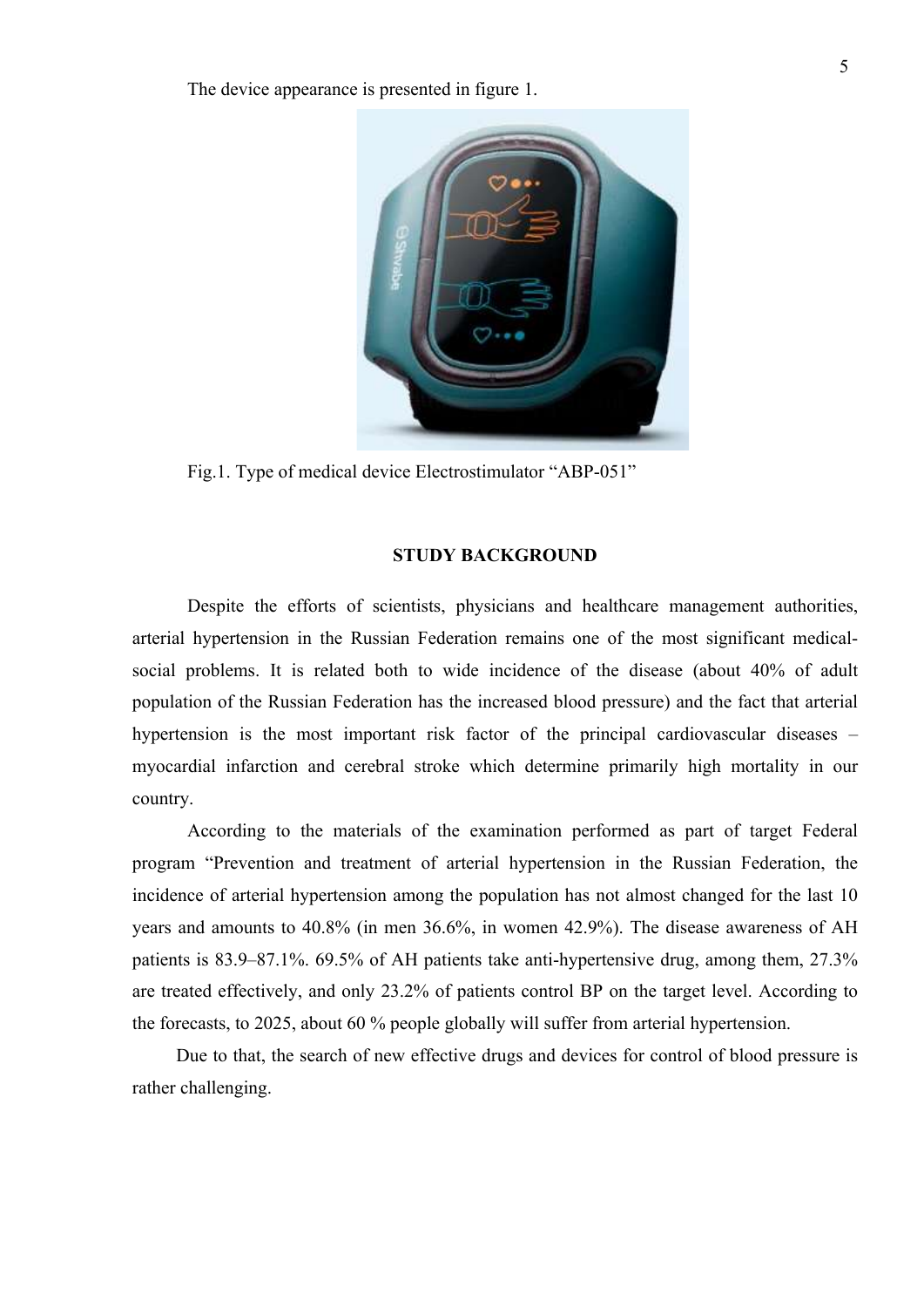#### **STUDY AIM AND GOALS**

Study aim – to evaluate the effect of trascutaneous electrostimulator "АВР-051" on blood pressure values in patients with essential hypertension. To evaluate the quality and utility of the medical device in the interests of the medical service of the Ministry of Defense of the Russian Federation.

Goals:

- to evaluate the blood pressure dynamics in office measurement and ambulatory measurement by a patient himself using device "АВР-051" or the placebo device simulating visually device "АВР-051" (hereinafter, placebo-"АВР-051") in patients with essential hypertension receiving stable antihypertensive therapy;

**–** to evaluate the blood pressure dynamics according to 24-hour ambulatory blood pressure monitoring when device "АВР-051" and placebo-"АВР-051" is used in outpatient settings in patients with essential hypertension receiving stable antihypertensive therapy;

**–** to investigate the effect of device "АВР-051" and placebo "АВР-051" on circadian blood pressure values: daytime and nocturnal mean systolic and diastolic blood pressure variability of daytime and nocturnal systolic and diastolic blood pressure, time index of daytime and nocturnal systolic and diastolic blood pressure, mean pulse blood pressure, nocturnal drop of systolic and diastolic blood pressure, Kario morning surge in blood pressure;

**–** to compare the effect of daily procedures with working devices "АВР-051" on circadian profile and BP level compared to the placebo-devices;

**–** to evaluate the safety and compliance of patients to therapy with transcutaneous electrostimulator "АВР-051";

**–** to evaluate the quality of life of patients using transcutaneous electrostimulator "АВР-051" with questionnaire EQ-5D;

**–** to evaluate integral psychological strain and psychological stress level using questionnaire PSM.

# **Efficacy was evaluated by several parameters:**

– measurement values of out-of-office blood pressure;

– measurement values of office blood pressure;

– ambulatory blood pressure monitoring values at baseline and values in 14 days of the use of transcutaneous electrostimulator "АВР-051" or placebo-device visually simulating device "АВР-051";

– results of questionnaire EQ-5D;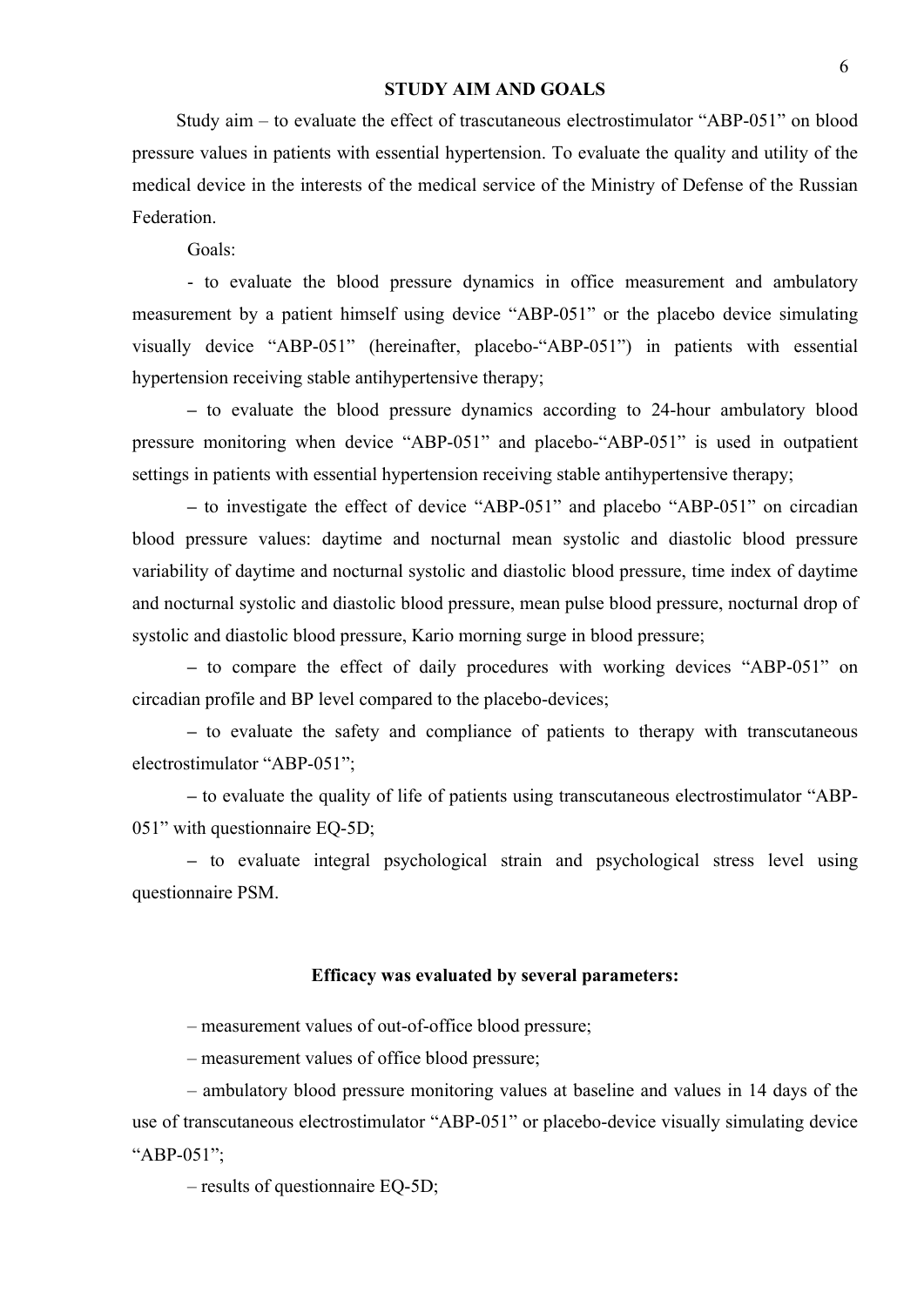– results of questionnaire PSM at baseline and 14 days of the use of transcutaneous electrostimulator "АВР-051" or placebo-device visually simulating device "АВР-051".

# **SAFETY EVALUATION**

**Safety evaluation:** it was confirmed by marketing authorization № RZN № 2016/3776 dated 31.03.2016. The device quality – declaration of conformity № ROSS RU.AI16.d 11301 dated 24.04.2016. Certificate of conformity № 1942/MDD dated 01.09.2017.

# **STUDY EXECUTOR**

The study was carried out in the Federal State Budgetary Military Educational Institution of Higher Education "S.M. Kirov Military Medical Academy" of the Ministry of Defense of the Russian Federation.

# **STUDY SITE AND PERIOD, STUDY POPULATION**

The study was carried out on September 9, 2017 - December 20, 2019 in the Federal State Budgetary Military Educational Institution of Higher Education "S.M. Kirov Military Medical Academy" of the Ministry of Defense of the Russian Federation. 80 subjects aged 41 to 70 years undergoing outpatient examination and treatment in the hospital of military-naval therapy for essential hypertension were enrolled to the study.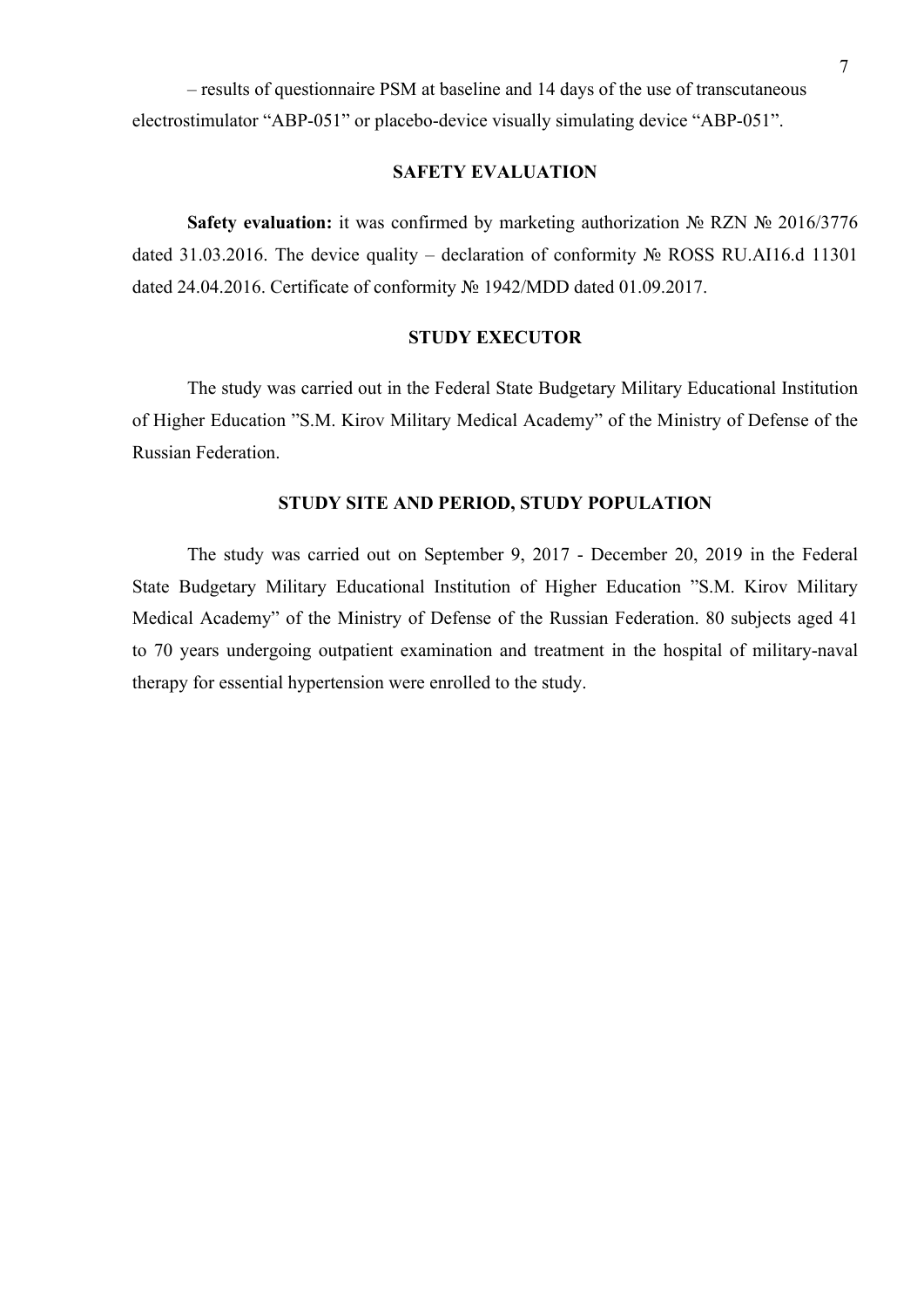#### **INTRODUCTION**

Arterial hypertension (AH) is one of the most important medical–social problems worldwide and in Russia, in particular. It is related both to high incidence of the disease in the population and the fact that AH is the most significant risk factor of major cardiovascular diseases – stroke and myocardial infarction specifying primarily high mortality in many countries. Elderly and senile subjects have a significantly higher AH incidence, however, young and middle-aged have also very high [1]. Thus, according to the Russian epidemiological study ESSE-RF investigating representative samples of the Russian population aged 25-64 years, AH incidence in subjects of the age group was 44% [2]. Up to 2025, the number of patients is to be increased by 15-20%, thus, it will be about 1.5 mln. of people worldwide [10].

It is known that arterial hypertension represents a disadaptation reaction initially related to stress [3,7], it suggests that it is a "stress-mediated disease". According to the F.G. Lang's neurogenic theory, the main pathogenic AH factor is represented by functional disorders combined with the organic ones at later disease stages. Therefore, according to the author, AH develops from neurosis of higher cortical and hypothalamic centers regulating BP [5], and, despite that the statement is considered only in the historical context, many authors assume that central nervous system (CNS) dysregulation is one of the leading mechanisms of AH development [2]. As it is known, neurogenic BP regulation includes the central compartment with the complex hierarchical structure, afferent chain (mechano- and baroreceptors) and efferent chain accepting impulses from the central organ and transmitting to the periphery [3]. The efferent chain of vascular tone is the sympathetic nervous system, its increased tone is the cause of pathological metabolic, trophic, hemodynamic and rheological changes which leads to the increased risk of cardiovascular complications. Therefore, it is the trigger mechanism for BP increase. Returning to the central mechanism of AH development, numerous research works have been devoted to the emotional status, with the special focus on sound, visual and tactile stimuli and stress level influencing BP values [4].

It is rather difficult to consider the intensity of psychoemotional stress in humans in population studies (on which modern concepts of risk factors of essential hypertension are based), due to which some works do not pay appropriate attention on the risk factor, however, the correlation has been found in some studies [8].

The substantial progress has been achieved in the understanding of epidemiology, pathophysiology and risks associated with arterial hypertension (AH), the huge evidence base demonstrating that the decrease of blood pressure (BP) may significantly reduce premature morbidity and mortality is also available [2]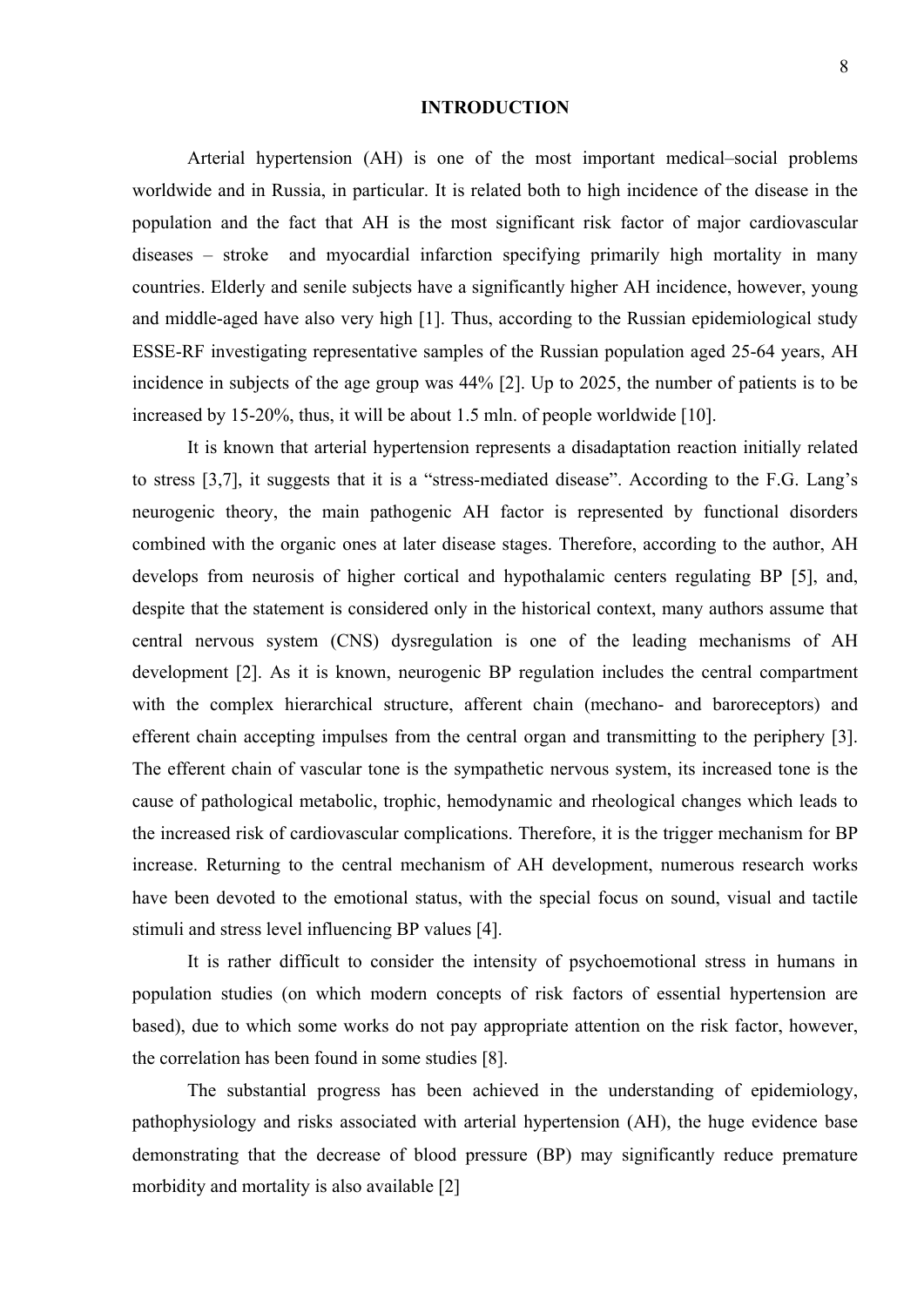Meanwhile, the statistics of BP control on target level is still discouraging: among thе total number of AH patients, about 73% are aware of such problem, 51% take anti-hypertensive drugs chronically, and only 23% maintain BP on the target level [1]. Such low values are related not only to misunderstanding of importance of constant BP control by patients (sometimes due to the absence of motivating talks with a physician about the problem, sometimes – due to low

attention of patients themselves to their health). It is explained partially by inertness of physicians who do not consider it as their goal to strive to lower BP figures, and, on the other hand, their prescription of excessive drugs for more intensive lowering of blood pressure. A rather representative study was published in 2014 in journal Heart: with the increase of antihypertensive drug, the treatment compliance decreases in the geometric progression: almost all patients are able to take 1 antihypertensive drug correctly, 2 drugs – only  $84.6\%$ ,  $3 - 70.6\%$ ,  $4 60.9\%$ ,  $5 - 58.3\%$ ;  $6 -$  only 44.4% and, finally, while receiving 7 drugs for lowering of blood pressure, the scheme already is never followed accurately [11].

In everyday practice, the administration of 5 and more antihypertensive drug is rarely required, however, concurrent administration of  $2-4$  drugs for achievement of target BP – a common situation for outpatient and inpatient practice in Russia and abroad [6].

The correlation between the success in AH treatment and patient's treatment compliance is of no doubt [12]. The probability of successful BP normalization depends on regularity of administration of antihypertensive drugs. However, despite the gradual recognition of the importance of compliance both by physicians and patients, the problem of therapy compliance remains unsolved. Nowadays, it can be stated that about one half of the drugs administered in chronic diseases is not really taken by patients [9].

Due to the current situation in the prevalence of arterial hypertension and absence of control over blood pressure figures in most patients in real clinical practice, the development of new drugs and devices with mechanisms of action on blood pressure level is rather challenging.

#### **1. STUDY OBJECTS, MATERIALS AND METHODS**

#### **1. 1. Study object**

The study object was "Trascutaneous electrostimulator for blood pressure correction "АВР" per TU 9444-005-12342964-2015", model: "АВР-051" by "Inferum" LLC.

# **1. 2. Material -technical supplies**

1 Device for blood pressure measurements – "Little Doctor", industrial number 642158,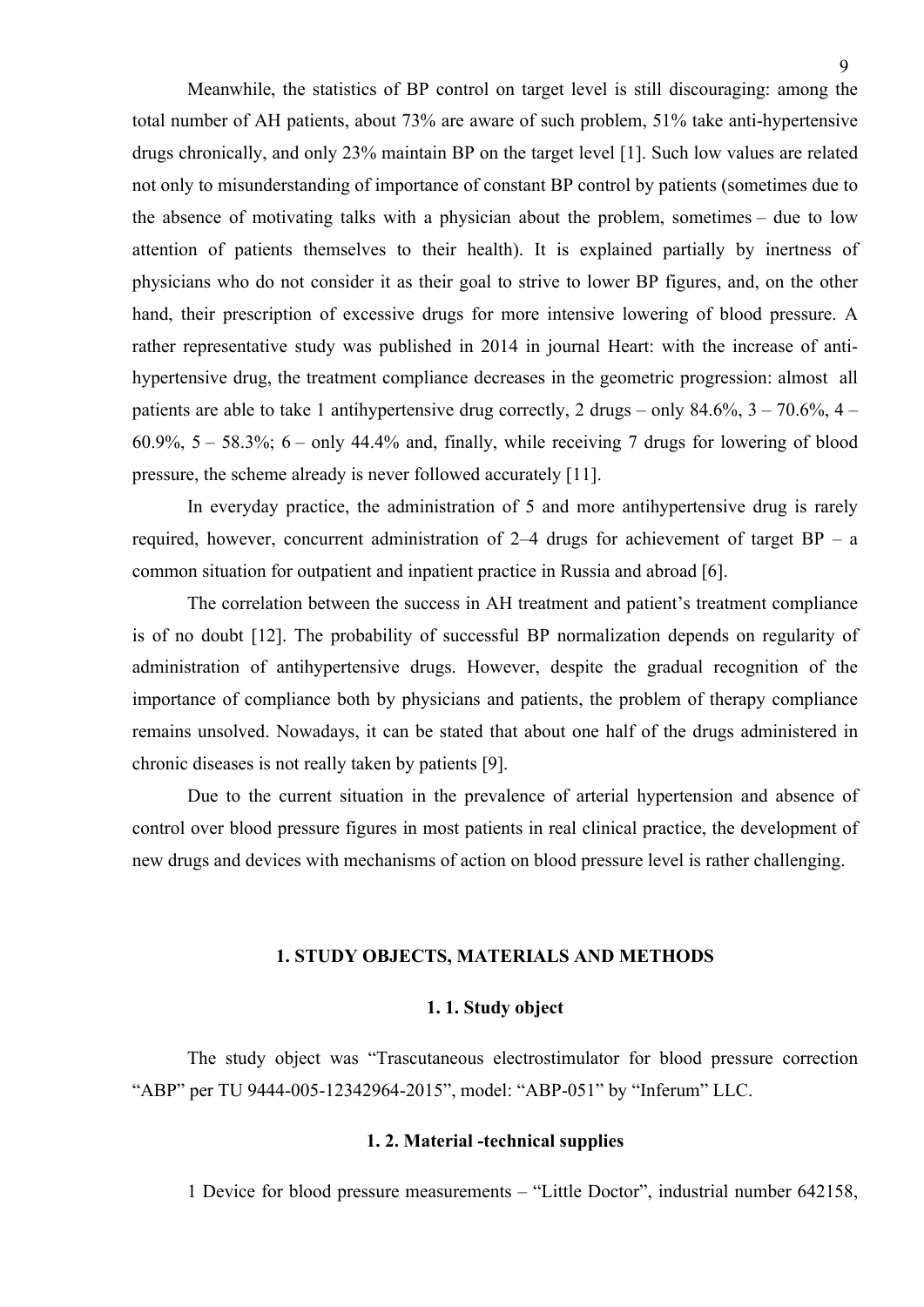Marketing authorization FSZ 2012/11653.

2. 24-hour blood pressure monitor – software-hardware complex for 24-hour BP monitoring "BIPILAB", manufacturing plant "Pyotr Telegin" LLC, industrial number 07124094, 07124149, 07124150, 07124151, 07124152, 07124153, 07124154, 07124155, 07124156, 07124157, 07124158, 07124159, 07124160, 07124161, 07124162, 07124163, 07124164, 07124165, 07124166, 08014255, approval certificate of measurement instruments RU.C.39.026.A № 48309. Marketing authorization FSR 2011/10717.

3. Questionnaire EQ-5D (quality of life)

4. Questionnaire PMS (psychological strain and psychological stress level)

#### **2. STUDY METHOD**

#### **2.1 General provisions**

The study of transcutaneous electrostimulators "ABP-051" was carried out in accordance with the program and method (PM) of the device study in the S.P. Botkin hospital of departmental therapy.

Prior the study and after obtaining of the voluntary informed consent, each subject had blood pressure measurements at rest, 24-hour ambulatory blood pressure monitoring was performed, the study subjects completed quality of life questionnaire EQ-5D (annex 1) and questionnaire for measurement of psychological strain and stress level PSM (annex 2).

After that, a patient was given a trascutaneous electrostimulator "АВР-051" (active or placebo device in ratio 1:1) which he used for 14 days in accordance with the device instruction (annex 3).

After 14 days of the use, each subject had recurrent measurements of office blood pressure at rest, 24-hour ambulatory blood pressure monitoring was performed, the patient completed the quality of life questionnaire EQ-5D (annex 1) and the questionnaire for measurement of psychological strain and stress level PSM (annex 2).

# **2.2. Processing, analysis and evaluation of the study results**

Program MS Excel 2019 was used for generation of the database. The following programs were used for statistical processing of the results: Statistica for Windows, SPSS. The mean random values of quantitative parameters were presented as  $M \pm m$ , where  $M -$  mean arithmetic, and m – standard deviation.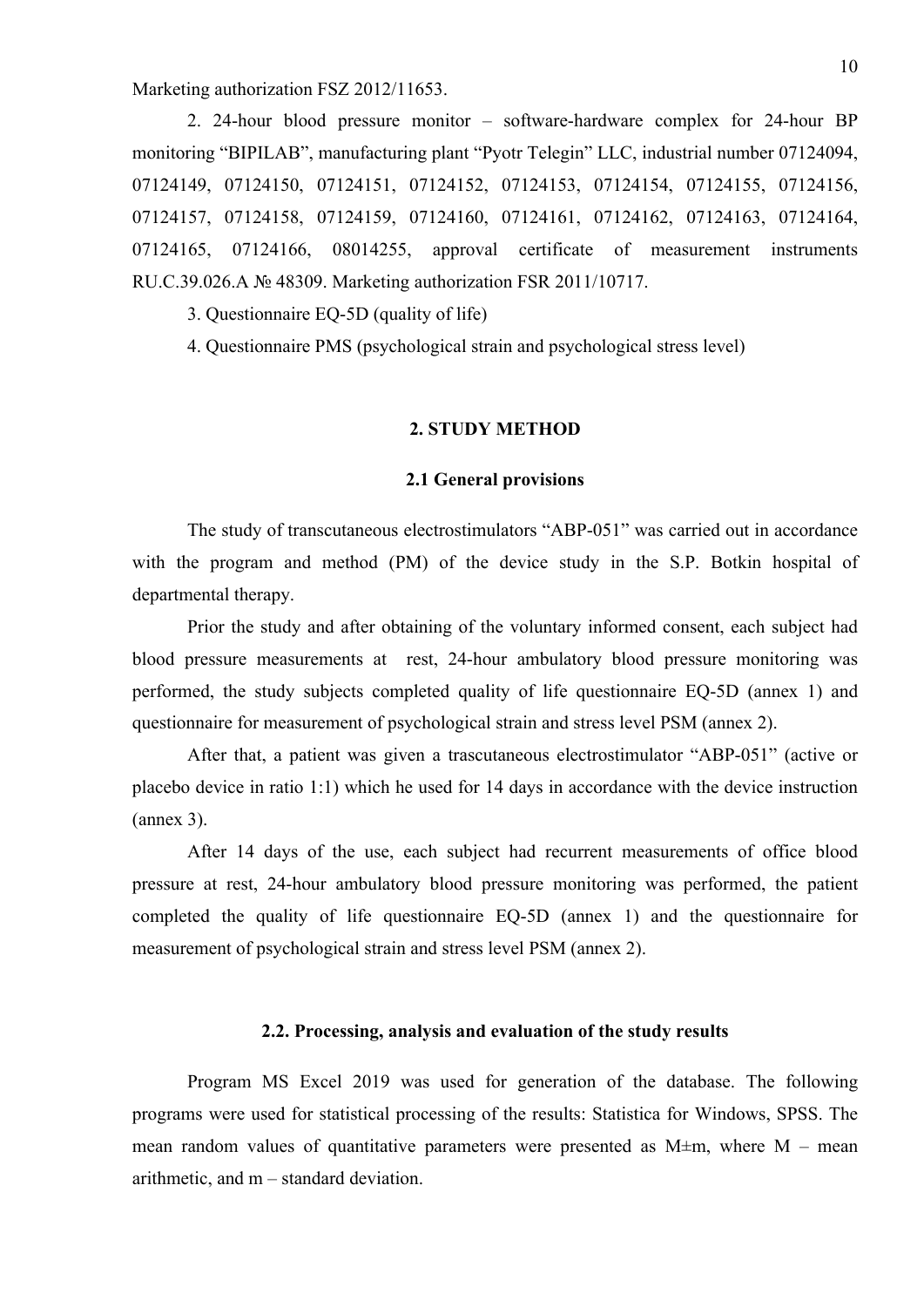For statistical data processing, the parametric and non-parametric statistical methods were used, their selection was provided by the nature of the distribution of the test parameters:

− for quantitative parameters – Student's test;

− for qualitative and ordinal parameters – Mann-Whitney test and Chi-square.

#### **2.3. Study inclusion and exclusion criteria**

Inclusion criteria:

– I-III grade essential hypertension;

– absence of contraindications to the proposed studies;

– presence of a subject's informed consent.

Exclusion criteria:

- voluntary refusal of subjects from the study participation
- presence of an implanted pacemaker;
- atrial fibrillation;
- individual intolerability of the electric current;

–skin injury of the left wrist;

– acute fevers of unknown origin;

– acute psychotic, alcohol or drug-induced excitation.

# **3. STUDY RESULTS**

A total of 80 patients were enrolled to the clinical study, they were randomly divided to 2 groups. Group 1 consisted of 40 patients using transcutaneous electrostimulator "АВР-051". Group 2 consisted of 40 patients using placebo "ABP-051".

At baseline, the groups were comparable by age, gender and structure of nosologic forms. The group characteristics at the study enrollment are given in table 1.

Table 1

| Parameter                        | Group 1 $(n=40)$ | Group 2 $(n=40)$ |
|----------------------------------|------------------|------------------|
| Men                              | 65%              | 70%              |
| Women                            | 35%              | 30%              |
| Age                              | $59.6 \pm 17.2$  | $60.4 \pm 15.8$  |
| Grade I essential hypertension   | $20\%$ (n=8)     | $20\%$ (n=8)     |
| Grade II essential hypertension  | $17.5\%$ (n=7)   | $22.5\%$ (n=9)   |
| Grade III essential hypertension | $62.5\%$ (n=25)  | $57.5\%$ (n=23)  |

**Group characteristics at the study enrollment, p>0.05**

As table 1 showed, the mean age of the study patients was  $59.6\pm 17.2$  and  $60.4\pm 15.8$  years in Groups 1 and 2, correspondingly, males were predominant. In the structure of nosologic forms, grade III essential hypertension prevailed. Grade I and II essential hypertension was found in a total of 15 patients of group 1 and 16 patients of group 2. The patients with essential hypertension were admitted to the hospital with the disease aggravation. During the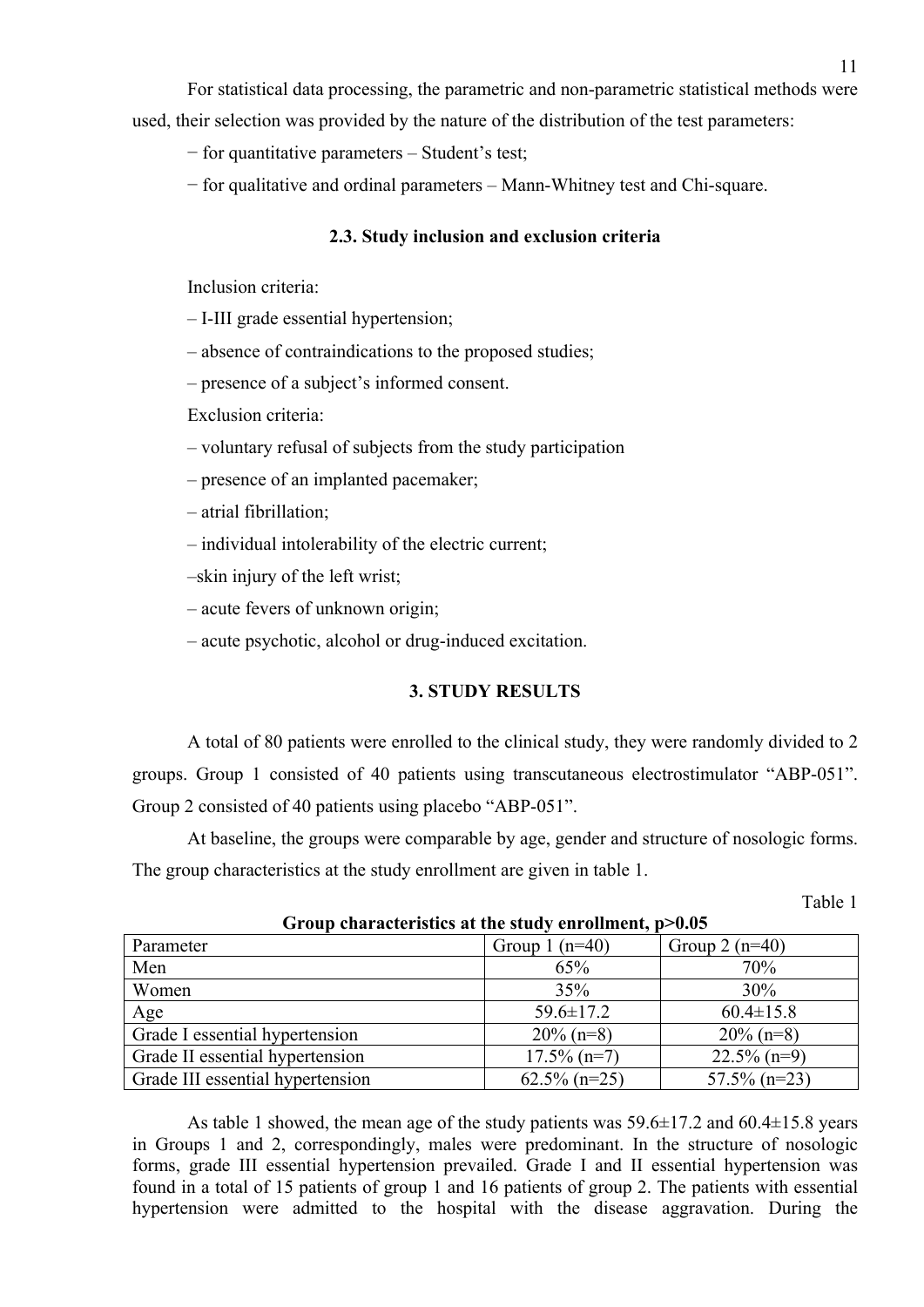hospitalization, they received the combined antihypertensive therapy as clinically indicated to achieve target BP figures.

Both groups of patients with essential hypertension receiving antihypertensive therapy had 24-hour ambulatory blood pressure monitoring (ABPM) with determination of circadian profile of blood pressure at baseline and in 14 days of the "АВР-051" use. ABPM data of group 1 are given in table 2.

Table 2

# **24-hour ambulatory blood pressure monitoring data in group 1 at baseline and in 14 days of the use of transcutaneous electrostimulator "АВР-051"**

| Parameter                        | <b>Baseline</b>  | In 2 weeks of the |      |
|----------------------------------|------------------|-------------------|------|
|                                  |                  | device use        | P    |
| Mean daytime SBP, mm Hg          | $151.8 \pm 17.1$ | $139.6 \pm 12.1$  | 0.03 |
| Mean daytime DBP, mm Hg          | $87.9 \pm 10.2$  | $83.4 \pm 12.4$   | 0.04 |
| Mean nocturnal SBP, mm Hg        | $131.5 \pm 14.8$ | $128.8 \pm 17.3$  | 0.10 |
| Mean nocturnal DBP, mm Hg        | $79.1 \pm 7.5$   | $71.8 \pm 10.1$   | 0.04 |
| Daytime SBP variability, mm HG   | $14.1 \pm 3.2$   | $14.5 \pm 4.8$    | 0.65 |
| Daytime DBP variability, mm HG   | $12.3 \pm 3.2$   | $12.4 \pm 3.8$    | 0.88 |
| Nocturnal SBP variability, mm HG | $12.1 \pm 3.1$   | $12.4 \pm 6.8$    | 0.46 |
| Nocturnal DBP variability, mm HG | $8.9 \pm 2.4$    | $9.3 \pm 4.0$     | 0.47 |
| Daytime SBP time index, %        | $55.2 \pm 29.7$  | $52.7 \pm 30.1$   | 0.58 |
| Daytime DBP time index, %        | $43.3 \pm 30.9$  | $36.5 \pm 28.3$   | 0.16 |
| Nocturnal SBP time index, %      | $62.1 \pm 38.2$  | $45.1 \pm 29.4$   | 0.34 |
| Nocturnal DBP time index, %      | $55.1 \pm 33.5$  | $42.8 \pm 30.3$   | 0.60 |
| Mean pulse BP, mm Hg             | $50.6 \pm 9.4$   | $52.5 \pm 6.8$    | 0.45 |
| Degree of nocturnal SBP decrease | $15.2 \pm 7.7$   | $16.5 \pm 10.1$   | 0.81 |
| Degree of nocturnal DBP decrease | $12.3 \pm 6.9$   | $11.3 \pm 8.7$    | 0.64 |
| Kario morning BP surge           | $26.3 \pm 10.5$  | $25.1 \pm 11.5$   | 0.43 |

At baseline, mean daytime BP values in patients of group 1 receiving standard antihypertensive therapy were  $151.8 \pm 17.1/87.9 \pm 10.2$  mm Hg, nocturnal values 131.5±14.8/79.1±7.5 mm Hg. In 14 days when transcutaneous electrostimulator "АВР-051" was used, BP decrease up to  $139.6 \pm 12.1/83.4 \pm 12.4$  mm Hg in daytime and  $128.8 \pm 17.3/71.8 \pm 10.1$ mm during the night was observed. The significant differences in mean daytime SBP and DBP levels, mean nocturnal DBP were shown. The values of mean daytime SBP did not significantly differ  $(p=0.10)$  which could be related to a short follow-up period, but meanwhile the decrease was observed up to 128.8±17.3 mm Hg.

Daytime SBP and DBP variability values did not almost change. The increase of nocturnal SBP and DBP was not significant. The changes in the values were related to the change of antihypertensive drug groups for achievement of target BP values.

Daytime SBP time index did not almost change, meanwhile DBP time index tended to decrease from  $43.3 \pm 30.9$  up to  $36.5 \pm 28.3\%$  (p=0.16).

There were no significant differences between the mean pulse BP, degree of nocturnal SBP and DBP decrease, Kario morning surge during therapy with trascutaneous electrostimulator "АВР-051".

As well, prior to the study and in 14 days of "АВР-051" use, patients of both groups completed quality of life questionnaire EQ-5D (annex 1) which provided 5 questions aimed to evaluate health condition. The data of questionnaire EQ-5D in group 1 is given in table 3.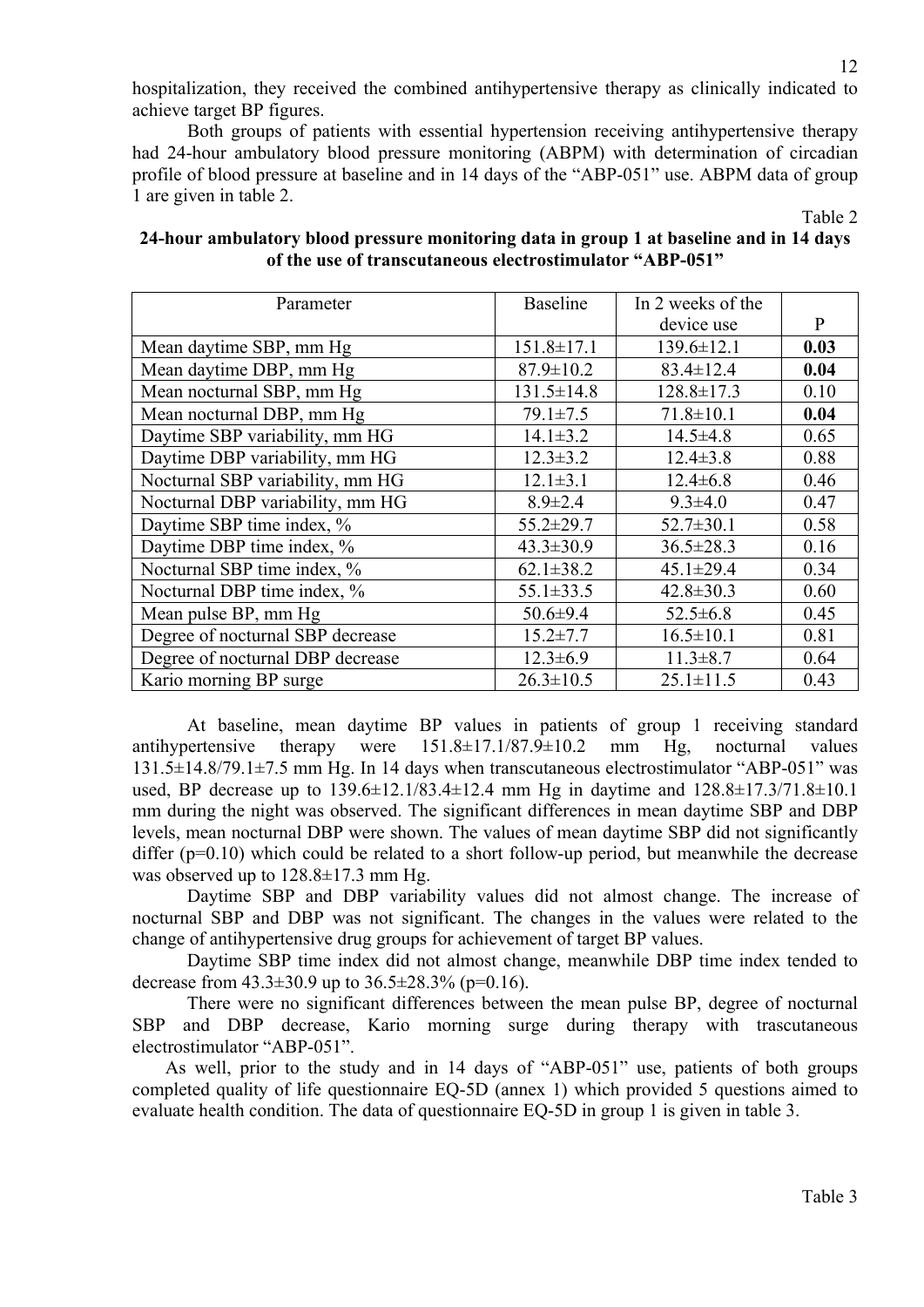| Question    | Baseline, n<br>Response                                                    |                  | In 2 weeks of the | p          |
|-------------|----------------------------------------------------------------------------|------------------|-------------------|------------|
|             |                                                                            |                  | device use, n     | $(\chi^2)$ |
| Locomotions | do<br>have locomotion<br>$\mathbf{I}$<br>not                               | 38               | 38                | 0.68       |
|             | problems                                                                   |                  |                   | (0.15)     |
|             | locomotion<br>have<br>L<br>some                                            | $\overline{2}$   | $\overline{2}$    | 0.68       |
|             | problems                                                                   |                  |                   | (0.15)     |
|             | I am confined to bed                                                       | $\overline{0}$   | $\theta$          |            |
| Self-care   | self-care<br>do<br>have<br>not<br>L                                        | 32               | 35                | 0.36       |
|             | problems                                                                   |                  |                   | (0.55)     |
|             | washing<br>have<br>some<br><sub>or</sub>                                   | 8                | $\overline{5}$    | 0.41       |
|             | dressing problems                                                          |                  |                   | (0.67)     |
|             | I cannot wash or dress myself                                              | $\overline{0}$   | $\theta$          |            |
| Everyday    | I do not have problems in                                                  |                  |                   |            |
| activity    | everyday activities (work,                                                 | 34               | 39                | 0.18       |
|             | studies, home routine, family                                              |                  |                   | (1.50)     |
|             | responsibilities, leisure time)                                            |                  |                   |            |
|             | I have some problems with                                                  | 6                | $\mathbf{1}$      | 0.07       |
|             | everyday activities                                                        |                  |                   | (2.37)     |
|             | I cannot perform everyday                                                  | $\boldsymbol{0}$ | $\overline{0}$    |            |
|             | activity                                                                   |                  |                   |            |
| Pain and    | I do not feel pain and                                                     | 25               | 33                | 0.49       |
| discomfort  | discomfort                                                                 |                  |                   | (1.3)      |
|             | I feel now mild pain or                                                    | 15               | $\tau$            | 0.38       |
|             | discomfort                                                                 |                  |                   | (0.97)     |
|             | I am tormented with pain or                                                | $\boldsymbol{0}$ | $\boldsymbol{0}$  |            |
|             | discomfort                                                                 |                  |                   |            |
|             | Anxiety and<br>I do not feel anxiety and<br>24<br>depression<br>depression |                  | 35                | 0.34       |
|             |                                                                            |                  |                   | (1.34)     |
|             | I have now a mild anxiety or                                               | 15               | 5                 | 0.28       |
|             | depression                                                                 |                  |                   | (0.82)     |
|             | I have a marked anxiety or                                                 | 1                | $\overline{0}$    | 0.07       |
|             | depression                                                                 |                  |                   | (1.28)     |

**Data of questionnaire EQ-5D in group 1 at baseline and in 14 days of the use of trascutaneous electrostimulator "АВР-051"**

The baseline analysis of questionnaire EQ-5D in group 1 showed 2 subjects who had some locomotor limitations, 8 subjects – washing or dressing limitations, 6 subjects had some problems with everyday activities, 15 subjects – a mild pain and discomfort, 15 subjects – a mild anxiety or depression, 1 person – a profound anxiety or depression. During the therapy with transcutaneous electrostimulator "АВР-051", some positive dynamics by such criteria as locomotions, self-care, pains and discomfort, and everyday activity was observed, however, the parameters were not significant. Meanwhile, the number of subjects by such parameter as anxiety and depression was decreased: during therapy with transcutaneous electrostimulator "АВР-051".

To evaluate psychological strain and stress level as baseline and in 14 days of the use of "АВР-051", both groups used questionnaire PSM. The data of questionnaire PSM in group 1 are presented in table 4.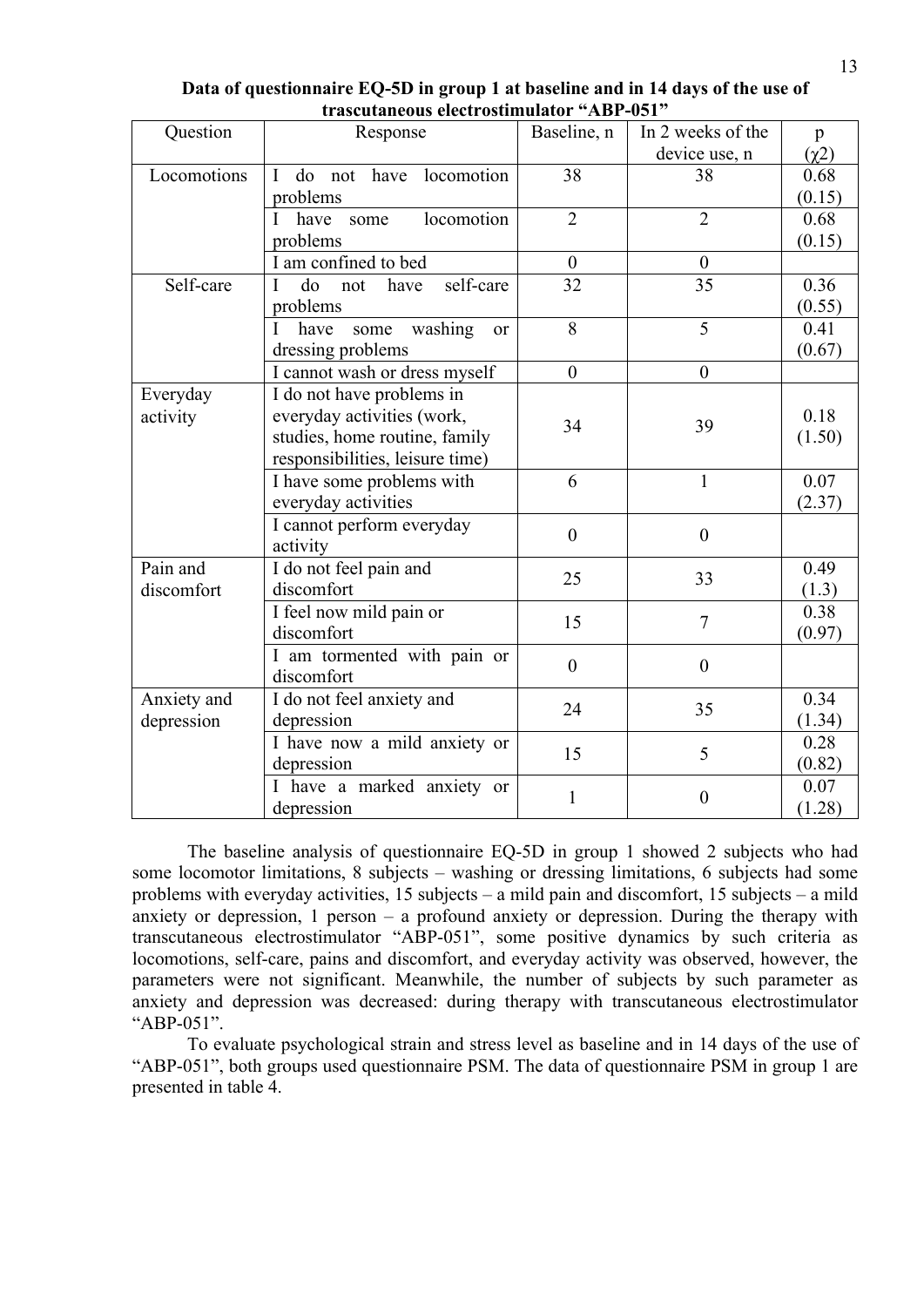| Parameter    |          | At baseline     | In 2 weeks of the |              |
|--------------|----------|-----------------|-------------------|--------------|
|              |          |                 | device use        | $(\gamma^2)$ |
|              |          | $n=3$           | $N=0$             | 0.17         |
|              | High     |                 |                   | (2.95)       |
| Stress level | Moderate | $n=19$          | $N=15$            | 0.34         |
|              |          |                 |                   | (0.55)       |
|              |          | $n=18$          | $N=25$            | 0.13         |
|              | Low      |                 |                   | (2.28)       |
| Scores       |          | $96.5 \pm 30.1$ | $83.7 \pm 31.2$   | $0.001\,$    |

**Data of questionnaire PSM in group 1 at baseline and in 14 days of the use of transcutaneous electrostimulator "АВР-051"**

The analysis of the questionnaire for measurement of psychological strain and stress PSM showed the following changes in group 1. Thus, at baseline, 3 subjects with high stress level, 19 – with moderate stress level, and 18 with low stress level were found. The mean questionnaire score prior to the therapy with transcutaneous electrostimulator "АВР-051" was 96.5±30.1. In 14 days of the use of transcutaneous electrostimulator "АВР-051", no patients with high stress level were shown. Meanwhile, the number of examined subjects with a moderate stress level was decreased from 19 to 15, and the number of subjects with a low stress level was increased, correspondingly, and the significance level was 0.13. The mean questionnaire scores was decreased up to  $83.7 \pm 31.2$  (p=0.001).

In group 2, at baseline and in 14 days when the device visually simulating device "ABP-051"was used in patients with essential hypertension and hypertonic neurocirculatory asthenia, ABPM was also performed with determination of circadian blood pressure values. ABPM data in group 2 are given in table 5.

Table 5

| use of placebo device visually simulating device. ADI-031 |                  |                   |      |  |  |
|-----------------------------------------------------------|------------------|-------------------|------|--|--|
| Parameter                                                 | At baseline      | In 2 weeks of the | $P=$ |  |  |
|                                                           |                  | device use        |      |  |  |
| Mean daytime SBP, mm Hg                                   | $150.5 \pm 12.7$ | $136.1 \pm 10.2$  | 0.03 |  |  |
| Mean daytime DBP, mm Hg                                   | $90.4 \pm 12.4$  | $84.7 \pm 11.8$   | 0.04 |  |  |
| Mean nocturnal SBP, mm Hg                                 | $129.2 \pm 13.4$ | $127.5 \pm 14.8$  | 0.46 |  |  |
| Mean nocturnal DBP, mm Hg                                 | $79.7 \pm 10.3$  | $75.1.1 \pm 9.9$  | 0.51 |  |  |
| Daytime SBP variability, mm HG                            | $15.1 \pm 5.4$   | $14.7 \pm 6.5$    | 0.25 |  |  |
| Daytime DBP variability, mm HG                            | $12.1 \pm 10.2$  | $13.7 \pm 8.4$    | 0.31 |  |  |
| Nocturnal SBP variability, mm HG                          | $16.5 \pm 12.6$  | $14.2 \pm 5.8$    | 0.24 |  |  |
| Nocturnal DBP variability, mm HG                          | $10.2 \pm 14.4$  | $13.3 \pm 5.5$    | 0.26 |  |  |
| Daytime SBP time index, %                                 | $57.3 \pm 25.8$  | $55.1 \pm 32.2$   | 0.57 |  |  |
| Daytime DBP time index, %                                 | $49.2 \pm 38.2$  | $52.1 \pm 32.7$   | 0.19 |  |  |
| Nocturnal SBP time index, %                               | $64.2 \pm 32.1$  | $64.3 \pm 30.5$   | 0.64 |  |  |
| Nocturnal DBP time index, %                               | $62.1 \pm 35.7$  | $61.8 \pm 35.5$   | 0.78 |  |  |
| Mean pulse BP, mm Hg                                      | $56.2 \pm 7.9$   | $56.3 \pm 7.8$    | 0.31 |  |  |
| Degree of nocturnal SBP decrease                          | $7.0 \pm 7.1$    | $12.3 \pm 6.6$    | 0.61 |  |  |
| Degree of nocturnal DBP decrease                          | $10.7 \pm 7.5$   | $13.4 \pm 8.2$    | 0.42 |  |  |
| Kario morning BP surge                                    | $28.1 \pm 15.1$  | $27.5 \pm 14.4$   | 0.2  |  |  |

**24-hour ambulatory blood pressure monitoring in group 2 at baseline and 14 days of the use of placebo device visually simulating device "АВР-051"**

In group 2 using the placebo device visually simulating device "АВР-051" for 14 days, significant differences were shown in mean daytime SBP and DPB levels. No significant differences in nocturnal SBP and DBP levels, SBP and DBP variability and time index, mean pulse BP, nocturnal decrease in SBP and DBP, Kario morning surge.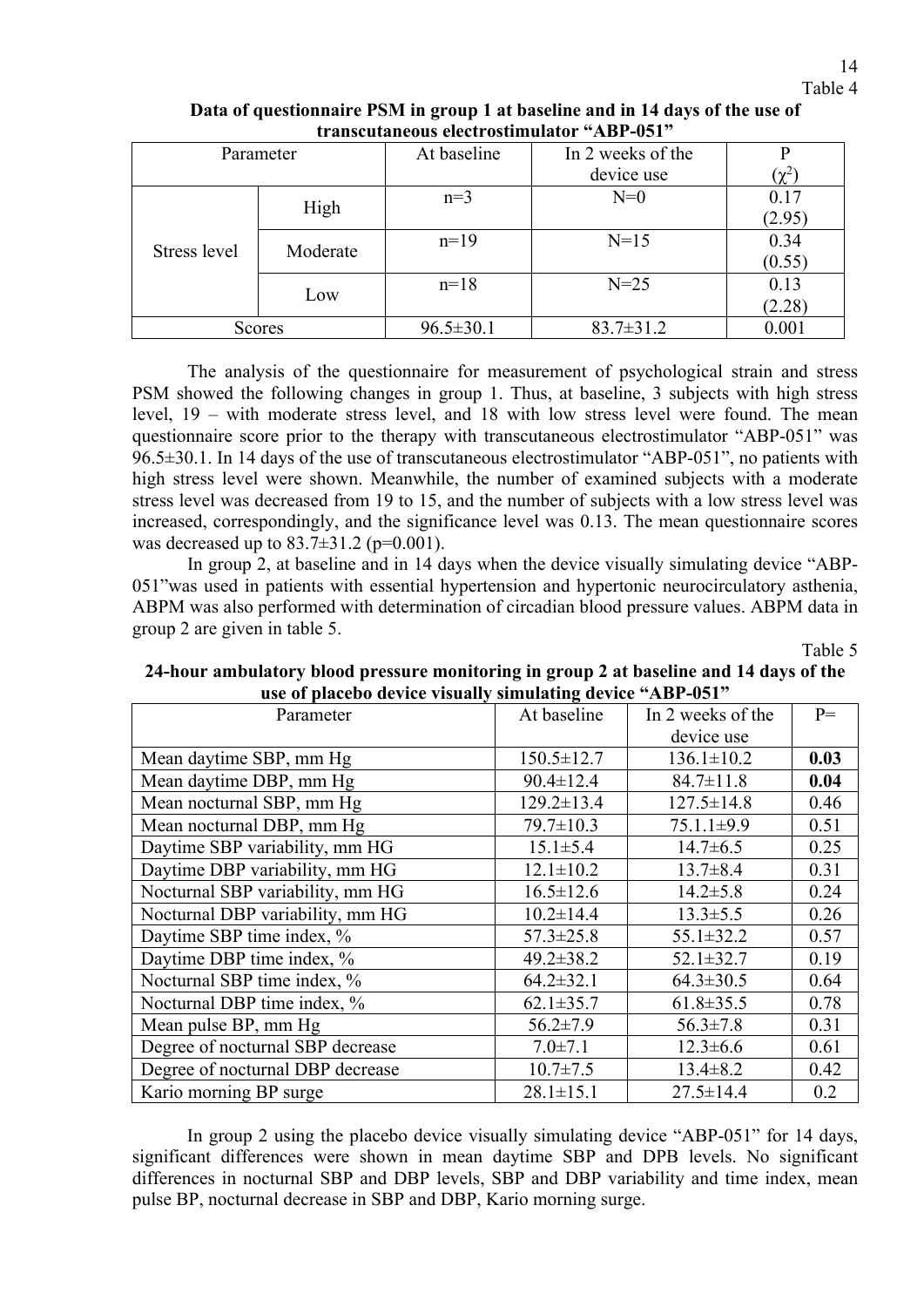Likewise, prior to the study and in 14 days of the use of placebo device visually simulating device "АВР-051", the patients of group 2 completed quality of life questionnaire EQ-5D (annex 1). The data of questionnaire EQ-5D in group 2 are given in table 6.

Table 6

| Question    | Response                                 | At               | In 2 weeks of     | $P=$             |
|-------------|------------------------------------------|------------------|-------------------|------------------|
|             |                                          | baseline,        | the device use, n | $(\chi^2)$       |
|             |                                          | n                |                   |                  |
| Locomotions | I do not have locomotion problems        | 38               | 38                | 0.68             |
|             |                                          |                  |                   | (0.15)           |
|             | I have some locomotion problems          | $\overline{2}$   | $\overline{2}$    | 0.68             |
|             |                                          |                  |                   | (0.15)           |
|             | I am confined to bed                     | $\boldsymbol{0}$ | $\boldsymbol{0}$  | $\boldsymbol{0}$ |
| Self-care   | I do not have self-care problems         | 33               | 38                | 0.37             |
|             |                                          |                  |                   | (0.45)           |
|             | I have some washing or dressing          | $\overline{7}$   | $\overline{2}$    | 0.38             |
|             | problems                                 |                  |                   | (0.55)           |
|             | I cannot wash or dress myself            | $\theta$         | $\overline{0}$    | $\theta$         |
| Everyday    | I do not have problems in everyday       | 33               | 37                | 0.72             |
| activity    | activities (work, studies, home routine, |                  |                   | (0.12)           |
|             | family responsibilities, leisure time)   |                  |                   |                  |
|             | I have some problems with everyday       | $\overline{7}$   | $\overline{4}$    | 0.72             |
|             | activities                               |                  |                   | (0.12)           |
|             | I cannot perform everyday activity       | $\theta$         | $\boldsymbol{0}$  | $\boldsymbol{0}$ |
| Pain and    | I do not feel pain and discomfort        | 35               | 37                | 0.72             |
| discomfort  |                                          |                  |                   | (0.31)           |
|             | I feel now mild pain or discomfort       | 5                | 3                 | 0.79             |
|             |                                          |                  |                   | (0.11)           |
|             | I am tormented with pain or discomfort   | $\theta$         | $\theta$          | $\mathbf{0}$     |
| Anxiety and | I do not feel anxiety and depression     | 25               | 27                | 0.46             |
| depression  |                                          |                  |                   | (0.78)           |
|             | I have now a mild anxiety or depression  | 13               | 11                | 0.51             |
|             |                                          |                  |                   | (1.2)            |
|             | I have a marked anxiety or depression    | $\overline{2}$   | $\overline{2}$    | 0.43             |
|             |                                          |                  |                   | (0.19)           |

| Data of questionnaire EQ-5D in group 2 at baseline and 14 days of the use of the placebo |
|------------------------------------------------------------------------------------------|
| device visually simulating device "ABP-051"                                              |

The analysis of questionnaire EQ-5D data at baseline in group 2 showed 2 subjects having some locomotion limitations, 5 subjects – washing or dressing limitations, 7 subjects have some problems with everyday activities, 5 subjects had a mild pain and discomfort, 13 subjects had a mild anxiety or depression, 2 subjects – a marked anxiety or depression. During the therapy with the placebo device visually simulating device "АВР-051", no significant dynamics was shown in either of the parameters.

Likewise, for measuring psychological strain and stress level at baseline and 14 days of the use of placebo device visually simulating device "АВР-051", group 2 completed questionnaire PSM. The data of questionnaire PSM in group 2 are given in table 7.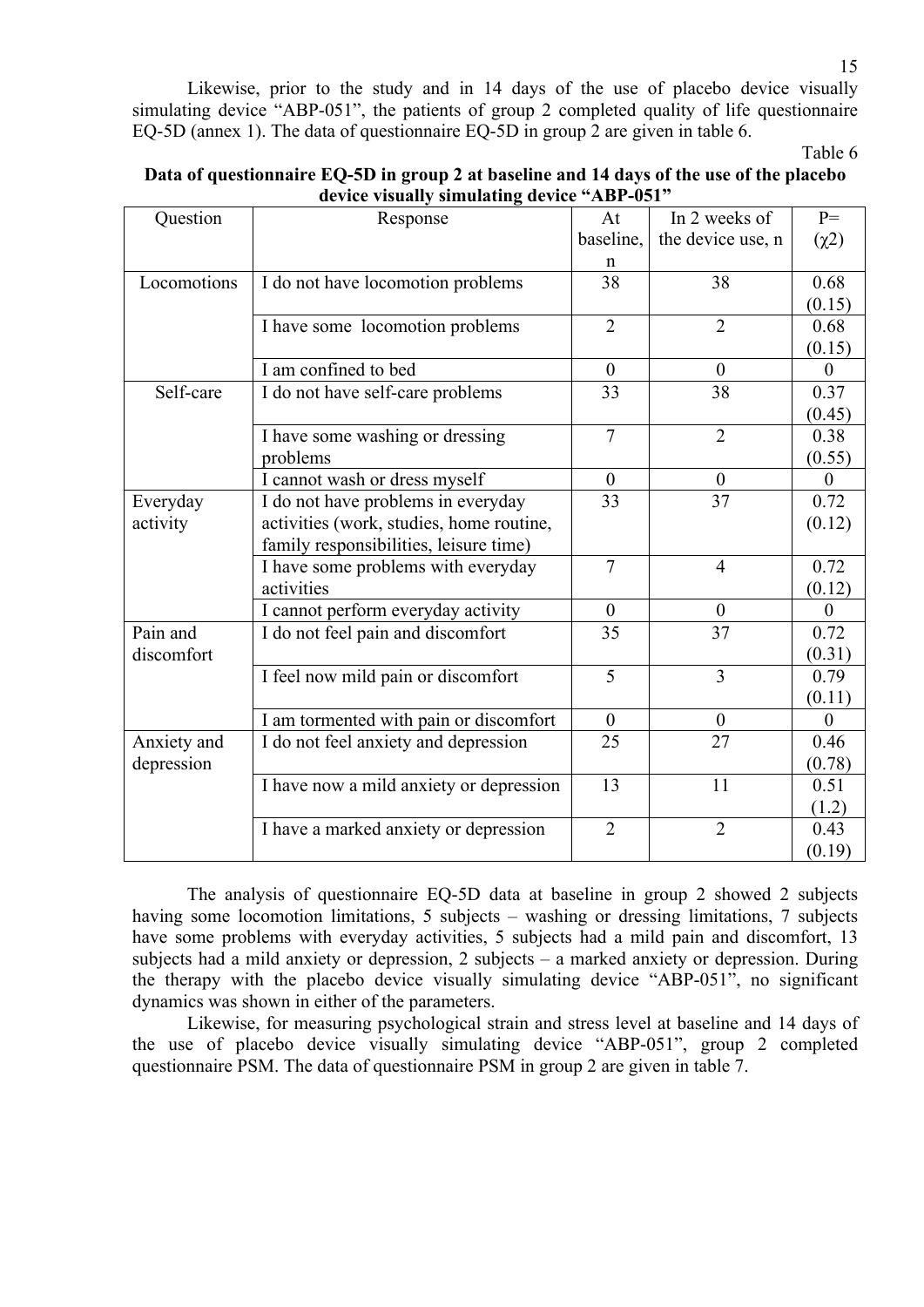#### 16 Table 7

# **Data of PSM questionnaire in group 2 at baseline and in 14 days of the use of the placebo device visually simulating device "АВР-051"**

| Parameter     |          | $\epsilon$<br>At baseline | In 2 weeks of the device use | $p=$       |
|---------------|----------|---------------------------|------------------------------|------------|
|               |          |                           |                              | $(\chi^2)$ |
|               | High     | $n=0$                     | $n=0$                        |            |
|               |          |                           |                              | (0)        |
| Stress level  | Moderate | $n=18$                    | $n=13$                       | 0.75       |
|               |          |                           |                              | (0.09)     |
|               | Low      | $n=22$                    | $n=27$                       | 0.68       |
|               |          |                           |                              | (0.75)     |
| <b>Scores</b> |          | $96.9 \pm 25.4$           | $86.1 \pm 22.1$              | 0.05       |

The analysis of the questionnaire data for measuring psychological strain and stress level during the use of the placebo device visually simulating device "АВР-051" in group 2 did not show significant changes. Thus, at baseline, high stress level was not found in either of subjects, 18 – moderate, and 22 subjects had a low stress level. In 14 days when placebo device was used, no patients with a high stress level were observed. Meanwhile, the number of examined subjects with a moderate stress level was decreased from 18 to 13, and the number of subjects with a low stress level was increased and amounted to 27 persons.

The tolerability of both transcutaneous electrostimulator "ABP-051" and the placebo device visually simulating device "АВР-051" was rather good. Nevertheless, 11 subjects from group 1 felt a slight skin tingling in sites of application of transcutaneous electrostimulator "AВР-051" during stimulation, however, the fact did not interfere with further use of the device.

# **CONVENIENT HANDLING OF THE DEVICE, DEVICE INTERFACE AND DESIGN, FAILURES AND MALFUNCTIONS**

The device is rather convenient, well-tolerated and is not accompanied with adverse effects.

However, 11 subjects from group 1 felt a slight skin "tingling" in the site of application of transcutaneous electrostimulator "АВР-051", however, the fact did not interfere with further use of the device.

No device failures and malfunctions were reported.

The device use has shown that it is energy-consuming, and one set of power components with nominal voltage 1.5 V, typical size AAA is sufficient for long-term use, but the posterior lid of the battery compartment is inconvenient to open.

# **DEVICE ELABORATION**

The location of control keys on the upper part of the device periodically led to their incidental pressing, due to that, it is appropriate to translocate them to the lateral device surface or change a pressure force.

It is appropriate to consider whether to increase the size of the color indicator for convenient use of the device.

# **PRACTICAL RECOMMENDATIONS**

1. It is appropriate to use transcutaneous electrostimulator "АВР-051" in complex therapy of I-III grade essential hypertension as an adjunct to standard antihypertensive therapy.

2. When transcutaneous electrostimulator "АВР-051" is applied in patients with patients with essential hypertension, it is appropriate to use questionnaire PSM for evaluation of psychoemotional condition of patients.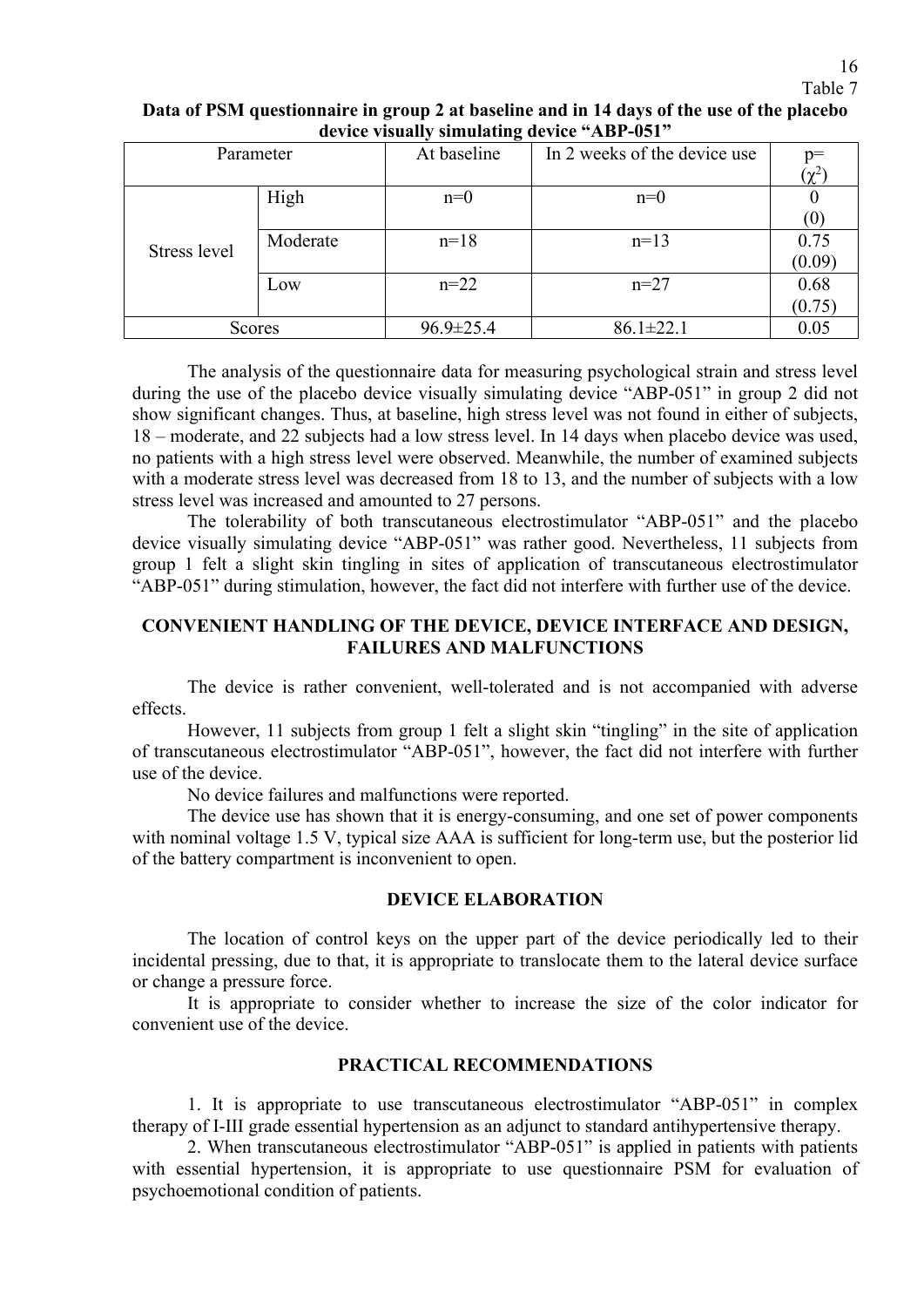#### **CONCLUSIONS**

1. During the study, positive results of the use of transcutaneous electrostimulator "АВР-051" in patients with essential hypertension as an adjunct to standard combined antihypertensive therapy.

2. It is found that when transcutaneous electrostimulator "АВР-051" is used as an adjunct to standard combined antihypertensive therapy, some parameters tend to decrease according to the 24-hour ambulatory blood pressure monitoring. The absence of the significant dynamics of some blood pressure values can be related to both a small sample of patents and a relatively short period of observation of such patients.

3. The decreased anxiety and depression was observed in the patients using transcutaneous electrostimulator "АВР-051", as well, stress level was reduced which was not observed in the group using the placebo device.

4. The improvement of psychoemotional condition of subject which has been found during the clinical study of transcutaneous electrostimulator "АВР-051", on our opinion, plays a key role in the change of circadian profile of blood pressure influencing the neurovegetative chain of essential hypertension pathogenesis.

#### **CONCLUSION**

By its technical characteristics, functional possibilities and safety level, transcutaneous electrostimulator "АВР-051" fully meets the data declared by the manufacturer. As a result of the study, the device can be used in complex therapy of essential hypertension as an adjunct to standard antihypertensive therapy.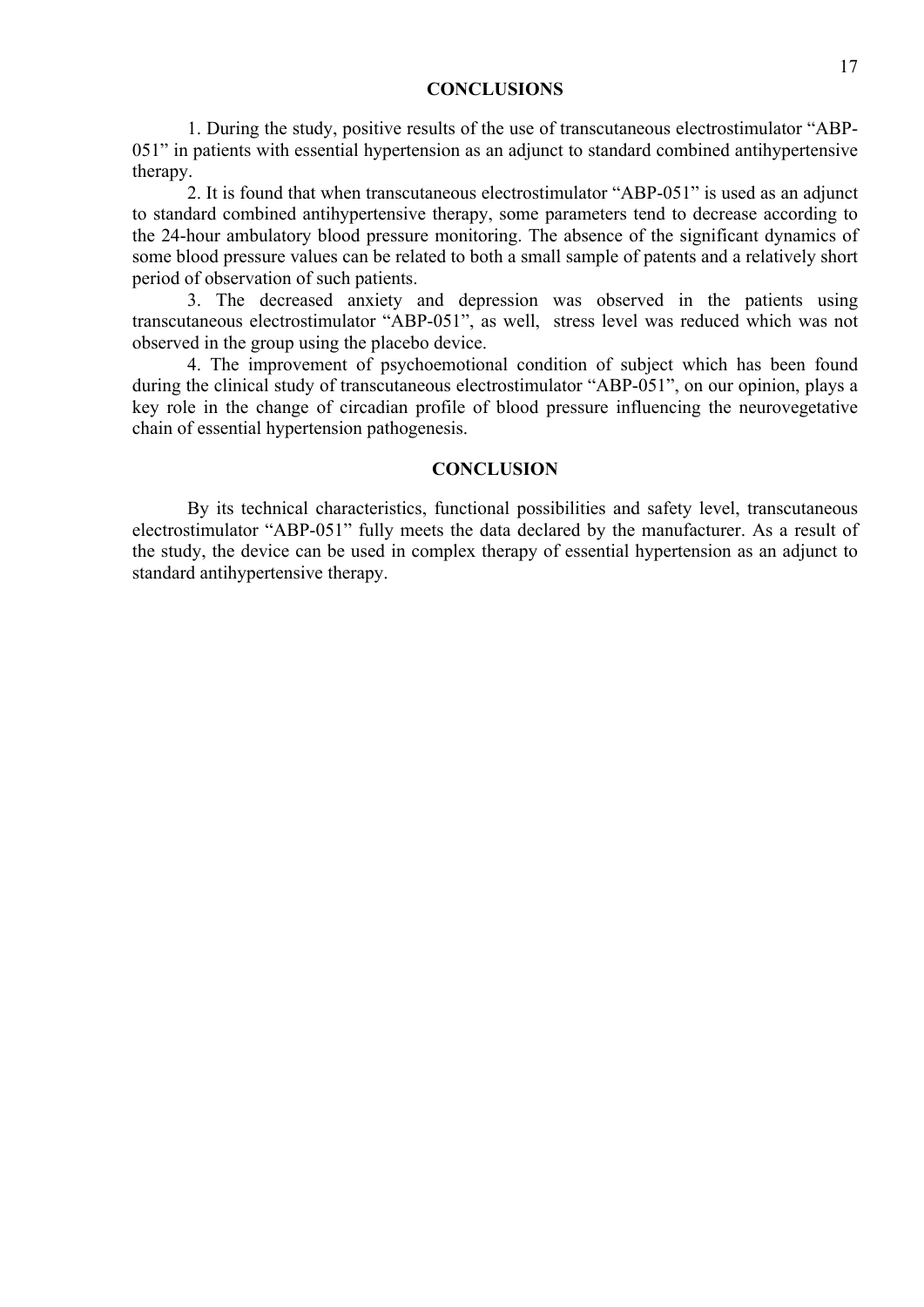#### **REFERENCES**

1. Boytsov, S.A. Arterial hypertension among 25-64-aged persons: incidence, awareness, treatment and control. Based on the materials of study ESSE / S.A. Boytsov [et al.] // Cardiovascular therapy and prophylaxis  $- 2014. - 13(4)$ .  $- P. 4-14$ .

2. Boytsov, S.A. Cardiovascular prophylaxis 2017. Russian national recommendations. /S.A. Boytsov [et al.] // Russian cardiol. journal – 2018. –  $\mathbb{N}$  23 (6). – P. 7– 122.

3. Delyagin, V.M. Mechanisms of blood pressure regulation /M.V. Delyagin, U.A. Levano, M.B. Blokhin //Cardiovascular diseases. – 2010. – № 1. - Р. 28–40.

4. Kraeva, N.V. Diagnostics of arterial hypertension in children and adolescents (methodical recommendations)/N.V. Kraeva, N.V. Efimova, V.I. Makarova, L.I. Menshikova // International journal of experimental education.  $-2015. - N_2 3-2. - P. 197-197.$ 

5. Miloslavsky, D.K. Evolution of views on mechanisms of blood pressure regulation and pathogenetic factors of essential hypertension/D.K. Miloslavsky //Ukrainian therapeutic journal. – 2015. –  $N_2$  4. – P. 78–88.

6. Napalkov, D.A. Drug compliance as the basis of prevention of cardiovascular diseases. / D.A. Napalkov, A.A. Sokolova. // Medical board. – 2019. –  $N_2$ 5. – P. 54–59.

7. Yudina, N.V. Psychiatric disorders on initial stages of essential hypertension / N.V. Yudina // Urals medical science and education.  $-2009$ .  $-$  N° 1.  $-$  P. 70–73.

8. Chida. Y. Greater Cardiovascular Responses to Laboratory Mental Stress Are Associated With Poor Subsequent Cardiovascular Risk Status A Meta-Analysis of Prospective Evidence / Y. Chida, A. Steptoe // Hypertension. – 2010. – Vol. 55(4). – P.1026–1032.

9. Haynes, R.B. Systematic review of randomised trials of interventions to assist patients to follow prescriptions for medications / R.B. Haynes, K.A. McKibbon, R. Kanani // Lancet. – 2006. – № 348(9024). – P. 383–386.

10. Kearney, P.M. Global burden of hypertension: analysis of worldwide data / P.M. Kearney [at al.] // Lancet.  $-2005. - N_2 365. - P. 217-223.$ 

11. Tomaszewski, M. High rates of non-adherence to antihypertensive treatment revealed by high-performance liquid chromatography-tandem mass spectrometry (HP LC-MS/ MS) urine analysis / M. Tomaszewski [at al.] // Heart. – 2014. – № 100(11). – P 855–861.

12. Waeber, B. J. How to improve adherence with prescribed treatment in hypertensive patients? / B.J. Waeber, M. Burnier, H.R. Brunner // Cardiovasc Pharmacol. - $2000. - N_2$  35. – Suppl 3. – P. 23–26.

13. Williams, B. Task Force Members. 2018 ESC/ESH Guidelines for the management of arterial hypertension: The Task Force for the management of arterial hypertension of the European Society of Cardiology and the European Society of Hypertension: The Task Force for the management of arterial hypertension of the European Society of Cardiology and the European Society of Hypertension  $\ell$  B. Williams [at al.]  $\ell$  J. Hypertens. –  $2018. - N$ <sup>o</sup>  $36(10)$ . – P. 1953–2041.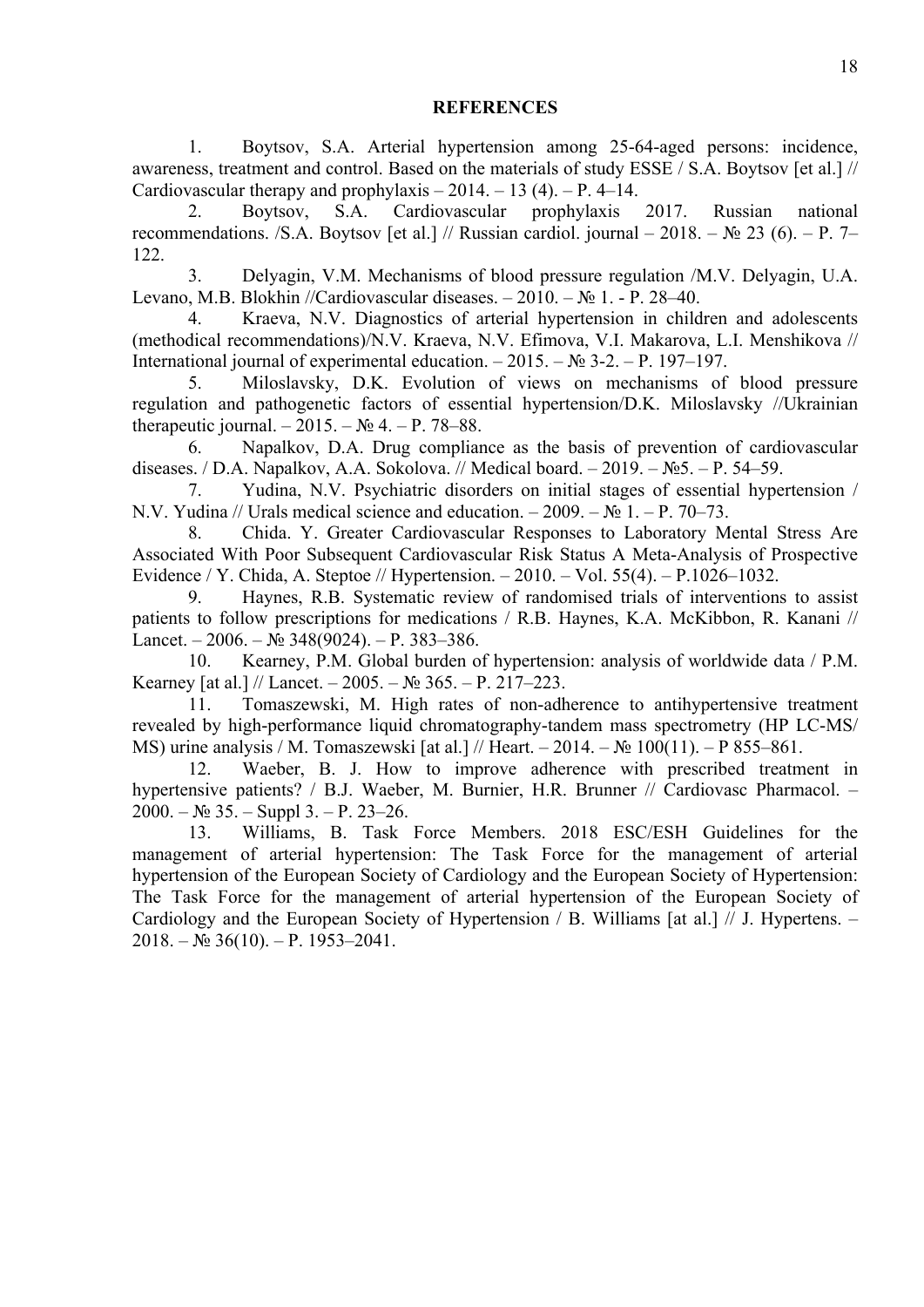# **Questionnaire EQ-5D**

Please evaluate your current health condition

Below are given 5 questions aimed to evaluate your health condition. Answering each question,

check in the left box which of the variants describes your current health condition the best (mark only one item).

# **Locomotions**

- I do not have locomotion problems
- I have some locomotion problems
- I am confined to bed

# **Self-care**

- I do not have self-care problems
- I have some washing or dressing problems
- I cannot wash or dress myself

# **Everyday activity**

- I do not have problems in everyday activities (work, studies, home routine, family responsibilities, leisure time)
- I have some problems with everyday activities
- I cannot perform everyday activity

# **Pain and discomfort**

- I do not feel pain and discomfort
- I feel now mild pain or discomfort
- I am tormented with pain or discomfort

# **Anxiety and depression**

- I do not feel anxiety and depression
- I have now a mild anxiety or depression
- I have a marked anxiety or depression